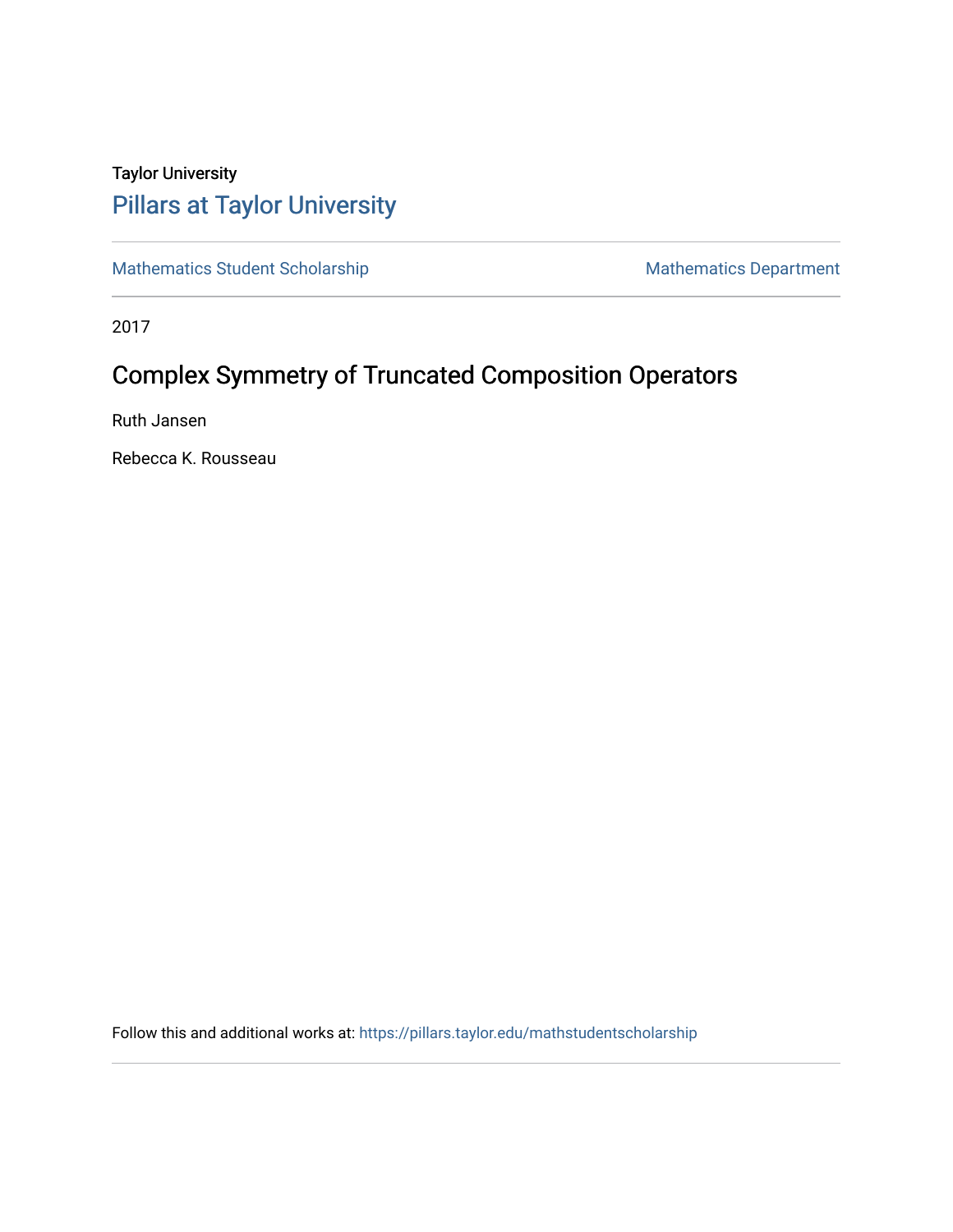## [Rose-Hulman Undergraduate Mathematics Journal](https://scholar.rose-hulman.edu/rhumj)

| Volume 18<br><b>Issue 1</b> | Article 3 |
|-----------------------------|-----------|
|-----------------------------|-----------|

## Complex Symmetry of Truncated Composition Operators

Ruth Jansen Taylor University

Rebecca K. Rousseau Taylor University

Follow this and additional works at: [https://scholar.rose-hulman.edu/rhumj](https://scholar.rose-hulman.edu/rhumj?utm_source=scholar.rose-hulman.edu%2Frhumj%2Fvol18%2Fiss1%2F3&utm_medium=PDF&utm_campaign=PDFCoverPages)

#### Recommended Citation

Jansen, Ruth and Rousseau, Rebecca K. (2017) "Complex Symmetry of Truncated Composition Operators," Rose-Hulman Undergraduate Mathematics Journal: Vol. 18 : Iss. 1 , Article 3. Available at: [https://scholar.rose-hulman.edu/rhumj/vol18/iss1/3](https://scholar.rose-hulman.edu/rhumj/vol18/iss1/3?utm_source=scholar.rose-hulman.edu%2Frhumj%2Fvol18%2Fiss1%2F3&utm_medium=PDF&utm_campaign=PDFCoverPages)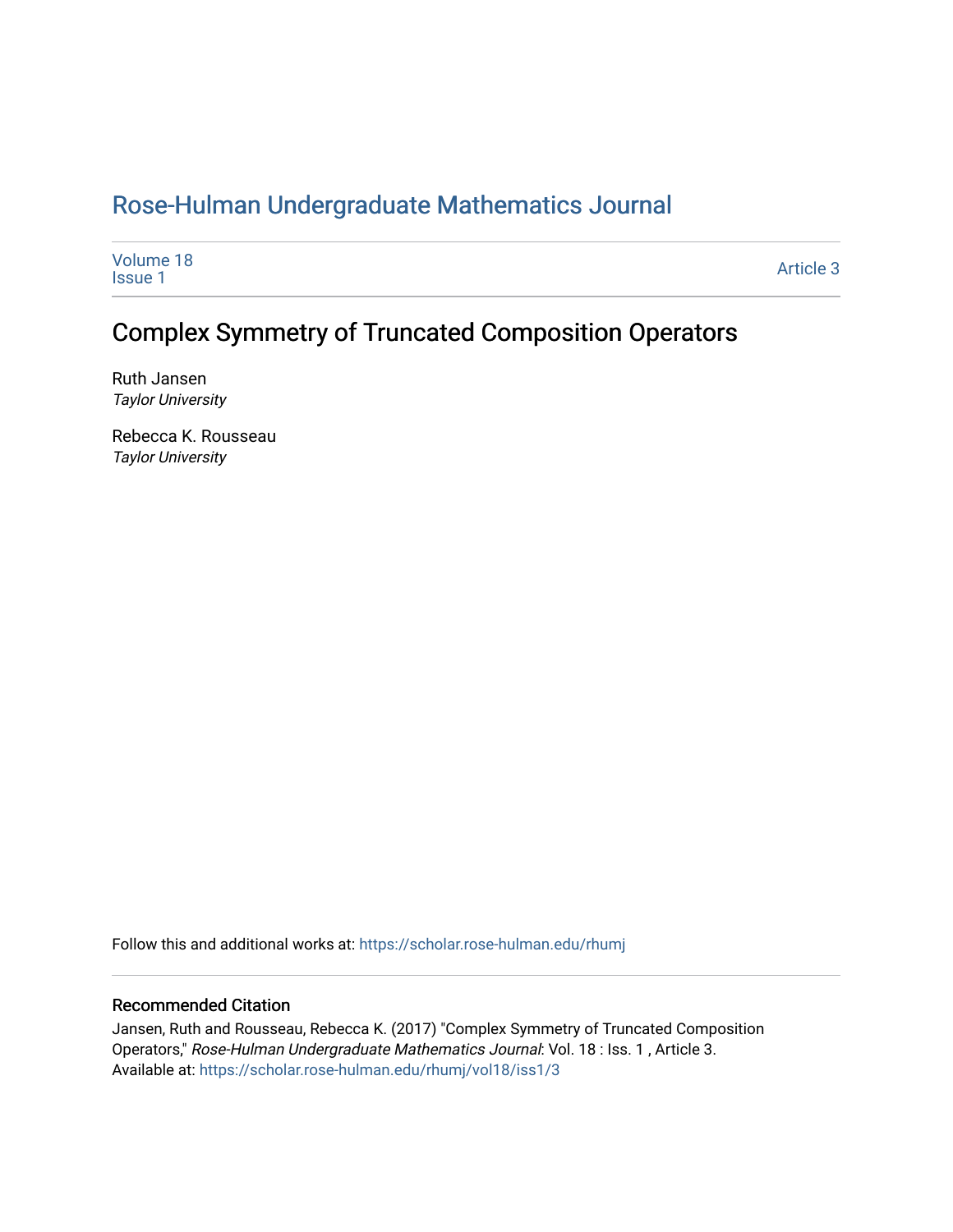### Rose-Hulman UNDERGRADUATE MATHEMATICS J<sub>OURNAL</sub>

# complex symmetry of truncated LEA SYMMETRY OF TRUNC

Ruth Jansen<sup>a</sup> Rebecca K. Rousseau b

Volume 18, No. 1, Spring 2017

Sponsored by

Rose-Hulman Institute of Technology Department of Mathematics Terre Haute, IN 47803 mathjournal@rose-hulman.edu scholar.rose-hulman.edu/rhumj

<sup>a</sup>Taylor University <sup>b</sup>Taylor University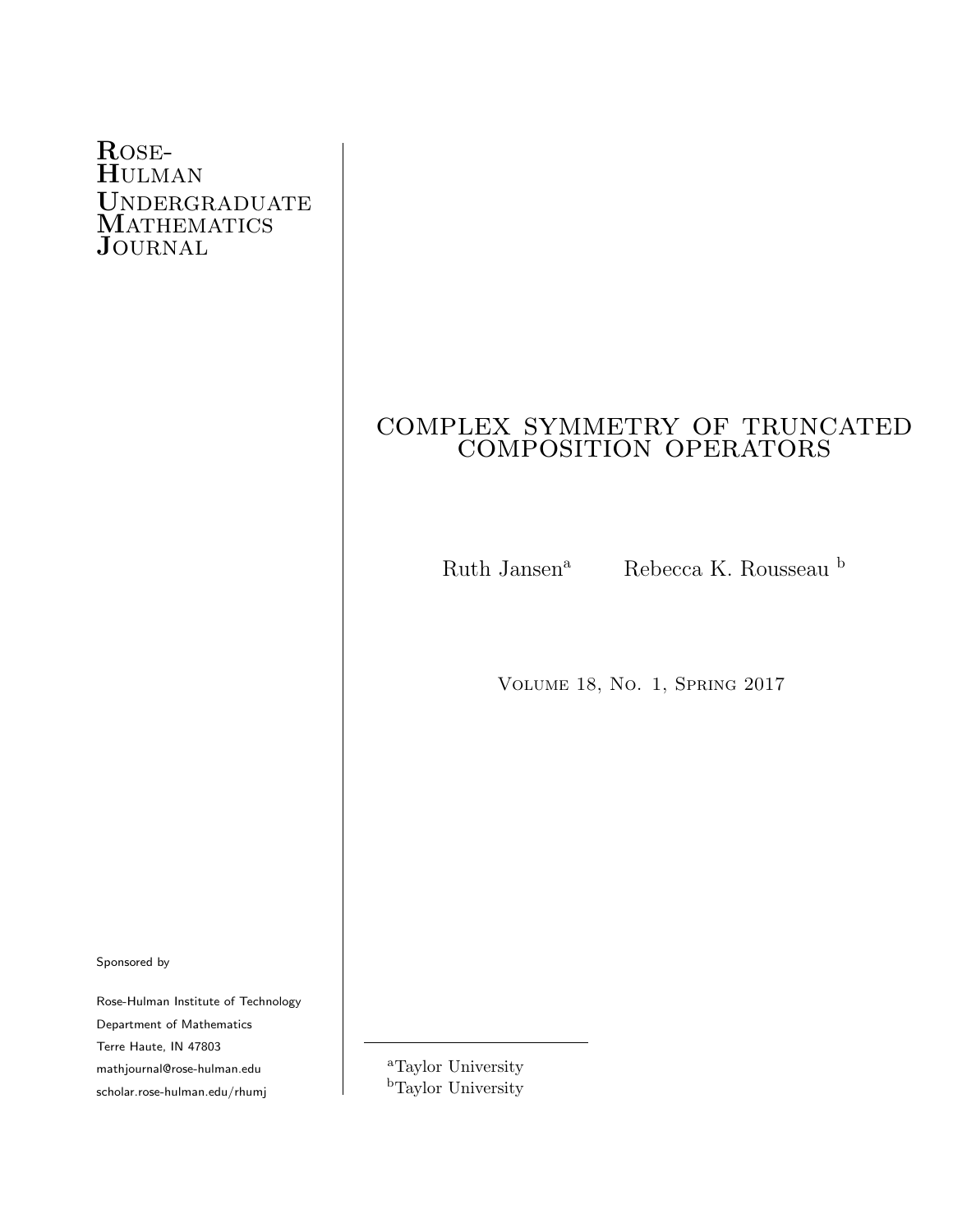#### Rose-Hulman Undergraduate Mathematics Journal Volume 18, No. 1, Spring 2017

# complex symmetry of truncated LEA SYMMETRY OF TRUNC

**Abstract.**We define a *truncated composition operator* on the spaces  $\mathbb{P}_n$  of *n*-degree polynomials with complex coefficients. After doing so, we concern ourselves with the *complex symmetry* of such operators, that is, whether there is an orthonormal basis that gives them a symmetric matrix representation.

Acknowledgements: We are greatly indebted to the work and advice of Carl Cowen, Stephan Garcia, and James Tener. We also wish to express our gratitude to Taylor University's Faculty Mentored Undergraduate Scholarship (FMUS) program, which funded this research. Lastly, we would like to thank our faculty mentor Dr. Derek Thompson for providing guidance in our research.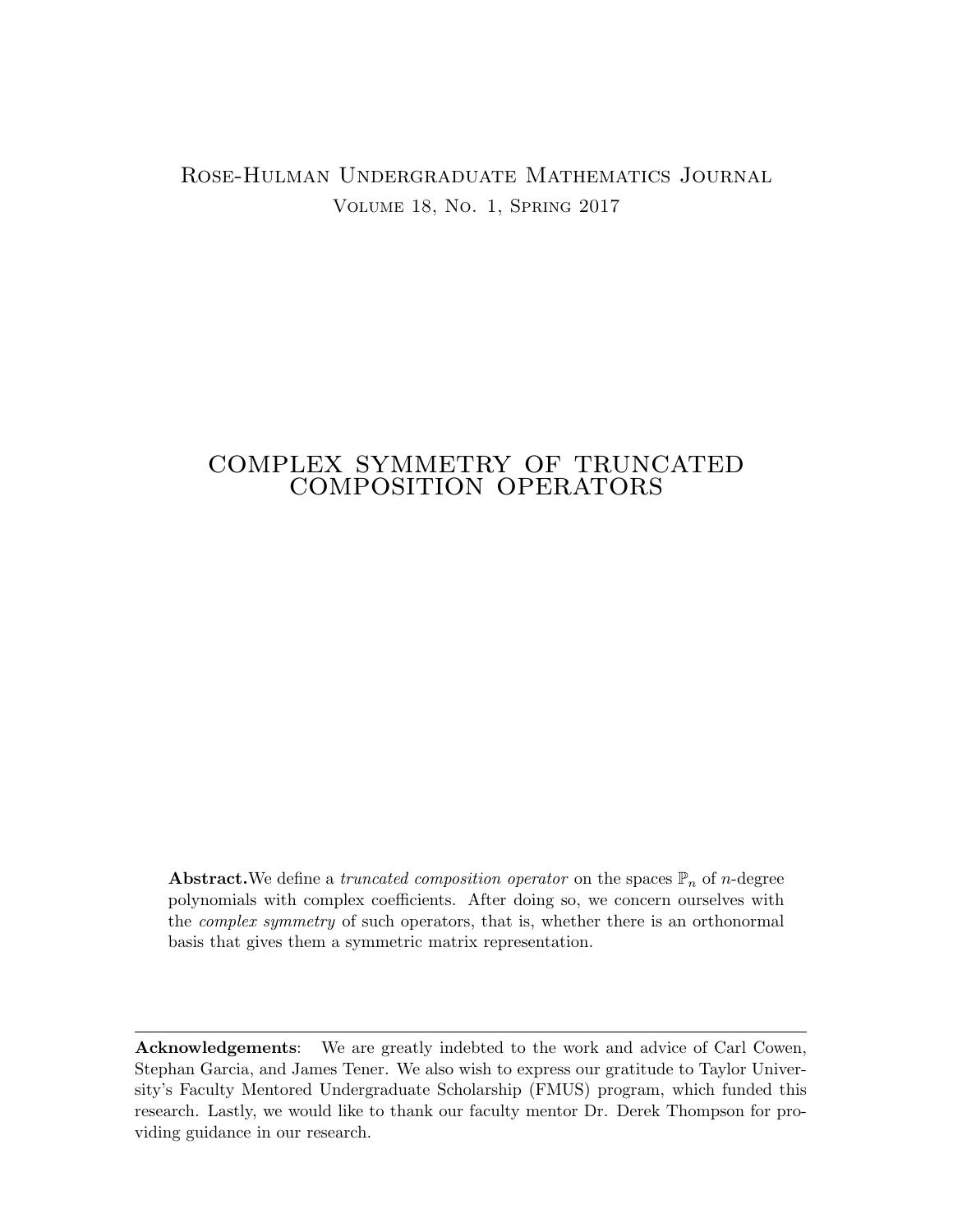## 1 Introduction

Symmetric matrices, whose entries form a mirror image across the diagonal, are a familiar concept in the study of linear algebra and its applications. The concept of a complex symmetric operator is similar in nature and has been shown to have a wide variety of interesting applications within operator theory (Garcia, Putinar [2]). An operator is complex symmetric if it has a symmetric matrix representation with respect to some orthonormal basis. This is distinct from a self-adjoint matrix, in which entries across the diagonal are the complex conjugate of one another rather than identical.

In recent years, researchers have shown an interest in the connection between complex symmetry and composition operators (Narayan et. al. [4]). On any space of analytic functions, the composition operator with symbol  $C_{\varphi}$  can be defined by  $C_{\varphi} f = f \circ \varphi$ . Composition operators are most commonly studied on  $H^2$ , the Hilbert space of analytic functions  $f(z)$  $\sum_{k=0}^{\infty} a_k z^k$  from the open unit disk  $\mathbb{D}$  to  $\mathbb{C}$  where  $||f||^2 = \sum_{k=0}^{\infty} |a_k|^2 < \infty$  (square-summable Taylor series). To make such operators work in finite dimensions, we consider them on the polynomial subspace  $\mathbb{P}_n$  of  $H^2$ : the space of all polynomials of degree n or less with complex coefficients. To make a composition operator with any given symbol map  $\mathbb{P}_n$  back into  $\mathbb{P}_n$ , we view the operator as map from  $\mathbb{P}_n$  to  $H^2$ , and then project the image back onto the polynomial space  $\mathbb{P}_n$  by removing all terms of degree  $n+1$  or higher (truncation).

We write  $P_nC_\varphi$  for the operator that maps  $\mathbb{P}_n$  to itself and call it a truncated composition operator. This is equivalent to considering the upper-left block of the matrix representation of  $C_{\varphi}$  on the Hardy space  $H^2$  in its standard basis. In particular, the traditional dot product used in  $\mathbb{R}^n$  aligns with the inner product that  $\mathbb{P}_n$  inherits as a subspace of  $H^2$ , allowing us to use familiar tools, and to study complex symmetry in a finite-dimensional setting, yet with implications for study on infinite-dimensional function spaces. Although our work could technically be defined for a variety of symbols  $\varphi$  so that  $C_{\varphi}$  acts on  $\mathbb{P}_n$ , our ultimate goal is to inform further work on the Hardy space  $H^2$ . To that end, we will focus on symbols that are self-maps of D.

For example, let  $\varphi(z) = \frac{z}{2-z} = \frac{z}{2} + \frac{z^2}{4} + \frac{z^3}{8} + \dots$  and  $f(z) = z^2$ . Then  $C_{\varphi} f$  will result in the following Taylor series.

$$
(C_{\varphi}f)(z) = (f \circ \varphi)(z) = (\varphi^2)(z) = \frac{1}{4}z^2 + \frac{2}{8}z^3 + \frac{3}{16}z^4 + \frac{4}{32}z^5 + \frac{5}{64}z^6 + \cdots
$$

This means that  $C_{\varphi}$  acts as a map from  $\mathbb{P}_n$  to  $H^2$ ; the operator  $P_n$  will truncate the higher-degree terms and define  $P_nC_\varphi$  as a self-map of  $\mathbb{P}_n$ . Here, we have

$$
(P_nC_{\varphi}f)(z) = (P_n\varphi^2)(z) = \frac{1}{4}z^2 + \frac{2}{8}z^3 + \dots + \frac{n-1}{2^n}z^n.
$$

Let  $\varphi : \mathbb{D} \to \mathbb{D}$  be some analytic function with Taylor series  $\sum_{k=0}^{\infty} a_k z^k$ . With respect to the canonical basis  $\{1, z, z^2, z^3, \cdots, z^n\}, P_nC_\varphi$  can be written as an  $(n+1) \times (n+1)$  matrix. The columns of this matrix correspond to  $P_nC_\varphi$  acting on each element of the basis. Figure 1 shows  $P_2C_\varphi$  when  $\varphi(z) = \frac{z}{2-z}$ .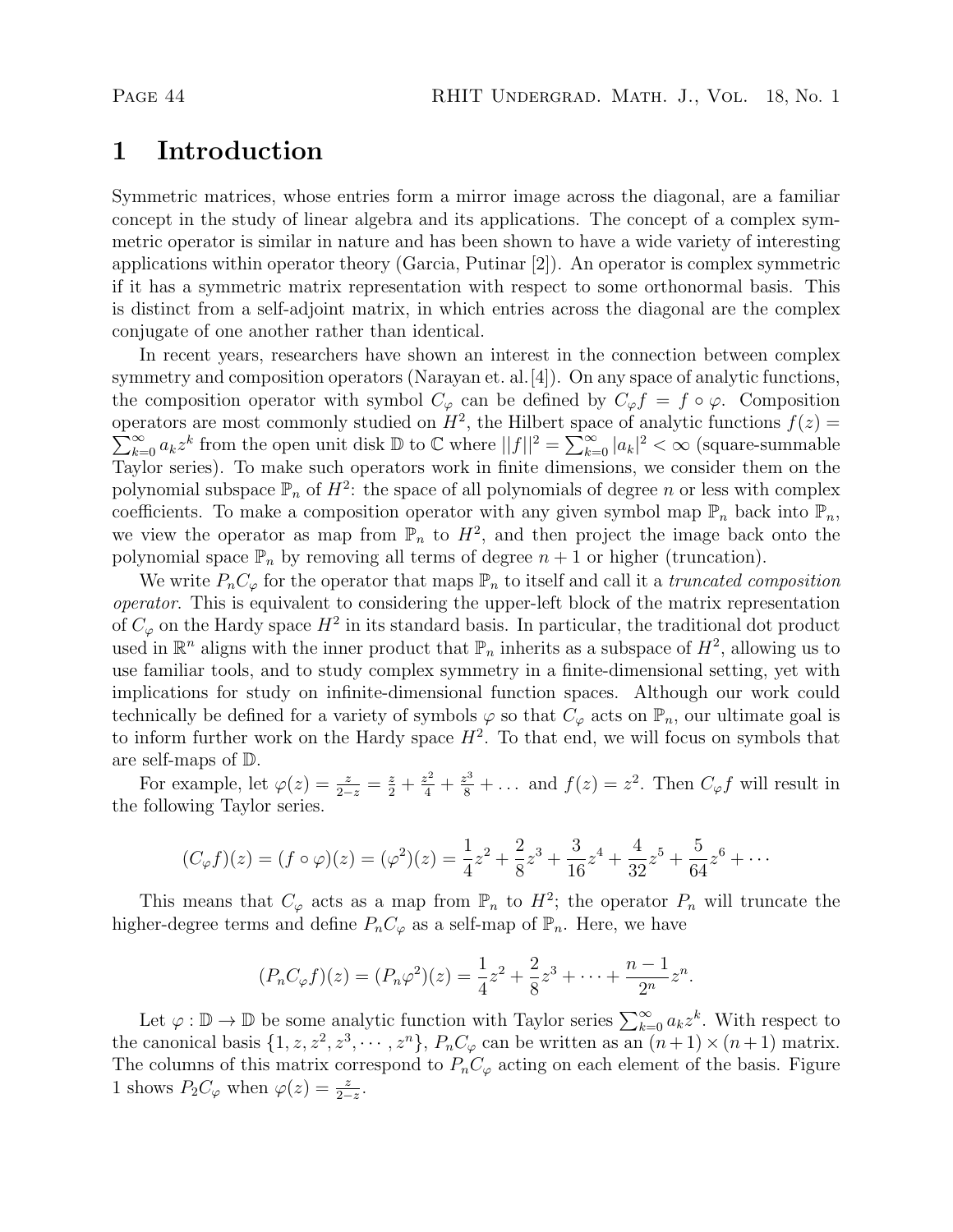$$
\begin{bmatrix} 1 & 0 & 0 \\ 0 & \frac{1}{2} & 0 \\ 0 & \frac{1}{4} & \frac{1}{4} \end{bmatrix}
$$

Figure 1: Matrix representation of  $P_2C_\varphi$ 

This matrix would also represent the upper left hand corner of the infinite matrix representation of  $C_{\varphi}$  with respect to the same canonical basis (now with infinitely many elements).

Next, we define a complex symmetric operator and give an example of a truncated composition operator exhibiting this property.

**Definition.** An operator T is said to be a **complex symmetric operator** (CSO) if there is an orthonormal basis with respect to which  $T$  has a symmetric matrix representation (which may contain complex entries).

As an example of a complex symmetric operator, we again consider  $\varphi(z) = \frac{z}{2-z}$ . With respect to the orthonormal basis

$$
\left\{1, \frac{(1+\sqrt{2})e^{\frac{3i\pi}{8}}}{\sqrt{4+2\sqrt{2}}}z + \frac{e^{\frac{3i\pi}{8}}}{\sqrt{4+2\sqrt{2}}}z^2, \frac{(1-\sqrt{2})e^{\frac{-i\pi}{8}}}{\sqrt{4-2\sqrt{2}}}z + \frac{e^{\frac{-i\pi}{8}}}{\sqrt{4-2\sqrt{2}}}z^2\right\},\right.
$$

 $P_2C_{\varphi}$  has the following symmetric matrix representation:

$$
\begin{bmatrix} 1 & 0 & 0 \ 0 & \frac{1}{8}(3+\sqrt{2}) & \frac{i}{8} \\ 0 & \frac{i}{8} & \frac{1}{8}(3-\sqrt{2}) \end{bmatrix}
$$

Note that this matrix is symmetric, but not self-adjoint. That is, the complex entries are identical over the diagonal and not the complex conjugate of one another.

In the remainder of this paper, we will explore the question of when a truncated composition operator is complex symmetric. In Section 2, we describe our methodology and introduce the Strong Angle Test, which will be used throughout the remainder of the paper. We will then explore the relationship between the complex symmetry of  $C_{\varphi}$  and  $P_2C_{\varphi}$  for various symbols  $\varphi(z)$ . Finally, we will determine symbols  $\varphi(z)$  for which  $P_nC_\varphi$  is represented by a lower triangular matrix in Section 3, and for which  $P_2C_{\varphi}$  is represented by an upper triangular matrix in Section 4, with respect to the canonical basis. To conclude, we will present in Section 5 a few questions for further consideration in the future.

### 2 Methodology and Initial Findings

It is often difficult to find the correct orthonormal basis in order to determine if an operator is complex symmetric. The following theorem allows us to determine whether such a basis exists using just one matrix representation of our operator.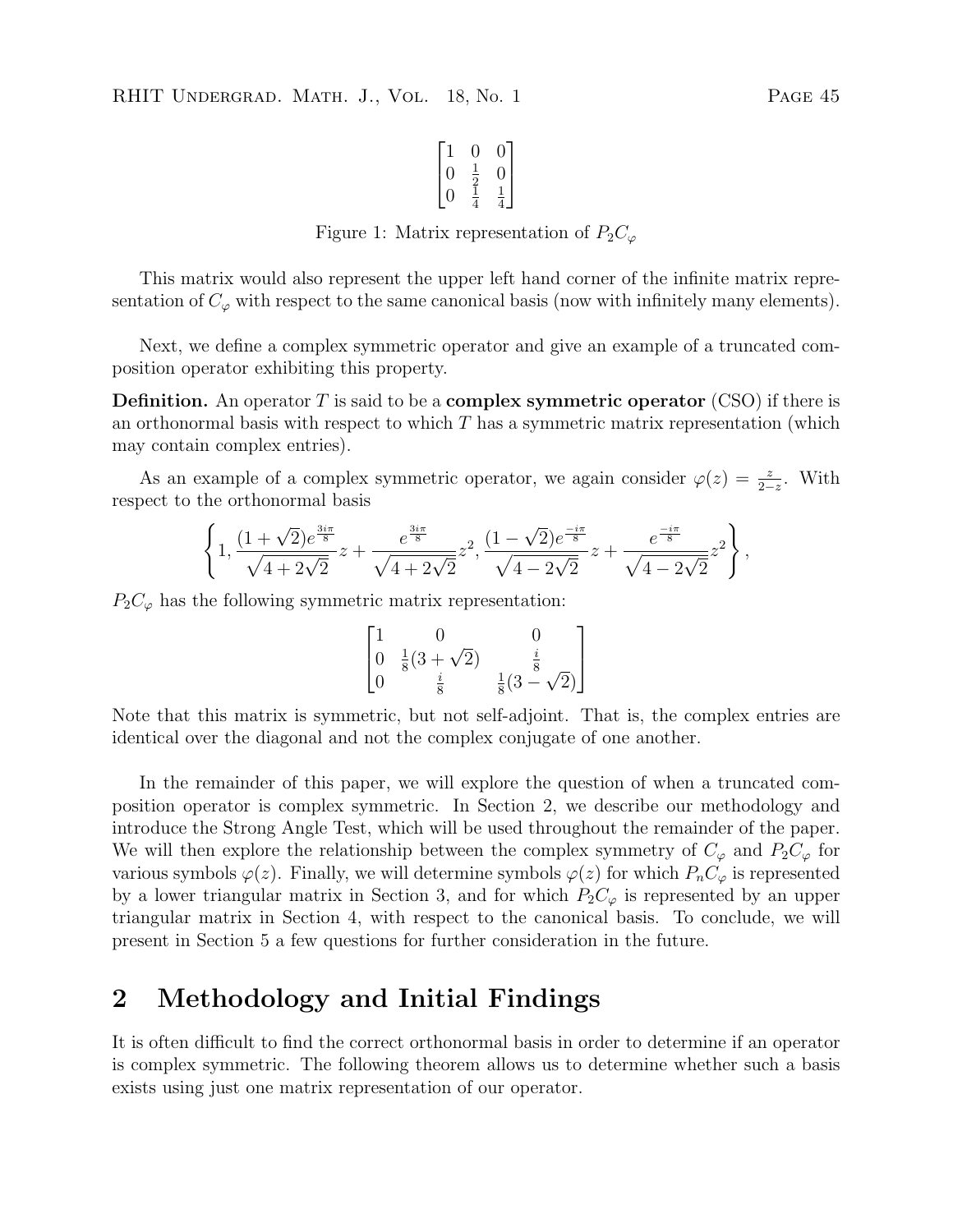**Theorem** (The Strong Angle Test [1]). Given an  $n \times n$  matrix M, let  $\mathbf{u}_1, \mathbf{u}_2, \dots, \mathbf{u}_n$  be the unit eigenvectors of M and let  $\mathbf{v}_1, \mathbf{v}_2 ... \mathbf{v}_n$  be the corresponding unit eigenvectors of  $M^*$ , the conjugate transpose of M. Then M is a CSO if and only if

$$
\langle \mathbf{u}_i, \mathbf{u}_j \rangle \langle \mathbf{u}_j, \mathbf{u}_k \rangle \langle \mathbf{u}_k, \mathbf{u}_i \rangle = \langle \mathbf{v}_i, \mathbf{v}_j \rangle \langle \mathbf{v}_j, \mathbf{v}_k \rangle \langle \mathbf{v}_k, \mathbf{v}_i \rangle
$$

for all  $1 \leq i \leq j \leq k \leq n$ .

**Example.** Let  $\varphi(z) = \frac{z}{2-z}$ . With respect to the basis  $\{1, z, z^2\}$ ,  $P_2C_{\varphi}$  has the following matrix representation and eigenvectors:

$$
\mathbf{u}_{1} = \begin{bmatrix} 1 & 0 & 0 \\ 0 & \frac{1}{2} & 0 \\ 0 & \frac{1}{4} & \frac{1}{4} \end{bmatrix}
$$

$$
\mathbf{u}_{1} = \begin{bmatrix} 1 \\ 0 \\ 0 \end{bmatrix} \mathbf{u}_{2} = \begin{bmatrix} 0 \\ \frac{1}{\sqrt{2}} \\ \frac{1}{\sqrt{2}} \end{bmatrix} \mathbf{u}_{3} = \begin{bmatrix} 0 \\ 0 \\ 1 \end{bmatrix}
$$

$$
\mathbf{v}_{1} = \begin{bmatrix} 1 \\ 0 \\ 0 \end{bmatrix} \mathbf{v}_{2} = \begin{bmatrix} 0 \\ 1 \\ 0 \end{bmatrix} \mathbf{v}_{3} = \begin{bmatrix} 0 \\ -\frac{1}{\sqrt{2}} \\ \frac{1}{\sqrt{2}} \end{bmatrix}.
$$

From these eigenvectors, we have the following:

$$
\langle \mathbf{u}_1, \mathbf{u}_2 \rangle \langle \mathbf{u}_2, \mathbf{u}_3 \rangle \langle \mathbf{u}_3, \mathbf{u}_1 \rangle = 0 \times \frac{1}{\sqrt{2}} \times 0 = 0
$$
  

$$
\overline{\langle \mathbf{v}_1, \mathbf{v}_2 \rangle \langle \mathbf{v}_2, \mathbf{v}_3 \rangle \langle \mathbf{v}_3, \mathbf{v}_1 \rangle} = 0 \times -\frac{1}{\sqrt{2}} \times 0 = 0.
$$

Thus,  $P_2C_{\varphi}$  is a complex symmetric operator by the Strong Angle Test.

We wish to examine whether the property of complex symmetry carries over from  $C_{\varphi}$  to  $P_nC_\varphi$ . We summarize the results from examining the case of  $P_2C_\varphi$  for 4 different definitions of  $\varphi$ . The table below displays the results of testing  $P_2C_{\varphi}$  using the Strong Angle Test alongside knowledge of  $C_{\varphi}$  from the work in Narayan et.al. [4]. The symbol  $\checkmark$  indicates that the operator is a complex symmetric operator for the given  $\varphi$  and  $\times$  indicates that it is not. Note that the complex symmetry of  $C_{\varphi}$  seems to have no bearing on the complex symmetry of  $P_2C_{\varphi}$ , one way or the other.

Although we found some truncated composition operators that were complex symmetric, our main result was that for the symbols we considered, complex symmetry does not hold for any particular symbol  $\varphi$  as the dimension of the truncation was increased. In the next sections, we give our justification for this result, considering only symbols that induce upperand lower-triangular matrix representations. This was inspired by our knowledge of the work of Narayan et. al. [4], which only considered symbols with this property. In every case, we consider symbols whose Taylor series have only real coefficients.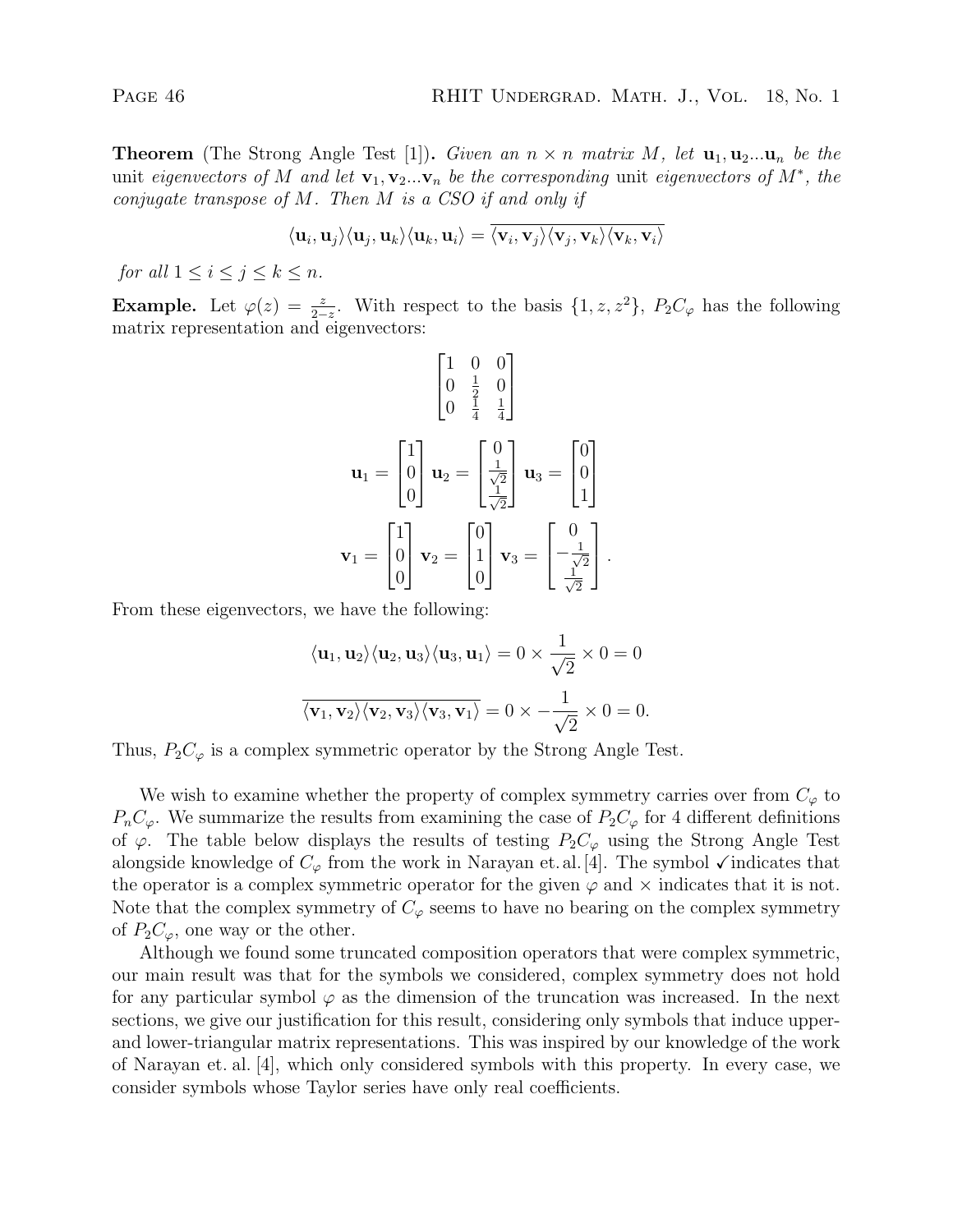#### RHIT UNDERGRAD. MATH. J., VOL. 18, No. 1 PAGE 47

|                            | $P_2C_\varphi$ | $C_{\varphi}$ |
|----------------------------|----------------|---------------|
| $rac{1}{2}z + \frac{1}{2}$ |                |               |
| $rac{1}{3}z + \frac{1}{3}$ |                |               |
| $rac{z}{2-z}$              |                |               |
| $rac{z}{3-z}$              |                |               |

Table 1: Complex Symmetry of Operators given  $\varphi$ 

#### 3 The Lower Triangular Case

#### 3.1 Examining  $P_2C_\varphi$

For  $\varphi(z) = \sum_{k=0}^{\infty} a_k z^k$  with  $a_0 = 0$ , the matrix representation of  $P_2 C_{\varphi}$  is lower triangular.

$$
\begin{bmatrix} 1 & 0 & 0 \\ 0 & a_1 & 0 \\ 0 & a_2 & a_1^2 \end{bmatrix}
$$

Figure 2: Matrix of  $P_2C_\varphi$  with  $a_0 = 0$ 

Here,  $f(z) \equiv 1$  is a unit eigenvector for both  $P_2C_{\varphi}$  and  $(P_2C_{\varphi})^*$ , while all of the other unit eigenvectors for both operators do not have a constant term. Therefore, for all  $a_1$  and  $a_2, \langle \mathbf{u}_1, \mathbf{u}_2 \rangle = \langle \mathbf{v}_1, \mathbf{v}_2 \rangle = 0.$  So,  $P_2C_\varphi$  is always a complex symmetric operator by the Strong Angle Test. When will symbols of the same form produce complex symmetric  $P_nC_\varphi$  for larger values of n?

#### **3.2** Examining  $P_nC_\varphi, n>2$

For further study, we consider  $P_nC_\varphi$  where  $\varphi(z) = a_1z + a_2z^2$ . For the following, we take advantage of the fact that for  $P_nC_\varphi$ ,  $\langle \mathbf{u}_1, \mathbf{u}_i \rangle = \langle \mathbf{v}_1, \mathbf{v}_i \rangle = 0$  for all  $2 \le i \le n + 1$ .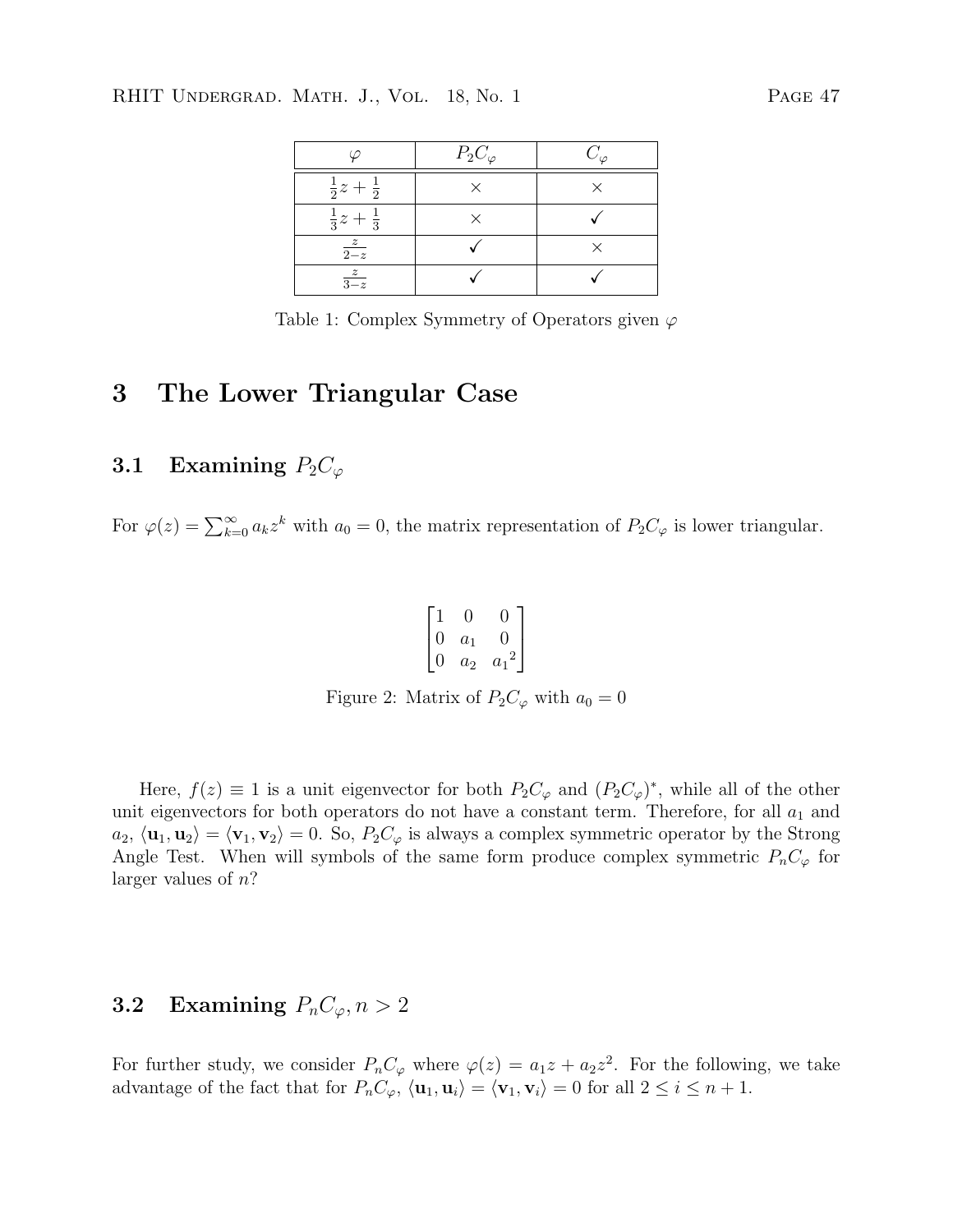

Figure 3: Values of  $a_1$  and  $a_2$  for which  $P_3C_\varphi$  is a CSO.

The graph in Figure 3 shows values of  $a_1$  and  $a_2$  for which  $P_3C_\varphi$  with  $\varphi(z) = a_1z + a_2z^2$ is complex symmetric by the Strong Angle Test. The shaded region represents symbols that map the open unit interval to itself (those in which  $|a_1| + |a_2| < 1$ ), which is our area of interest.



Figure 4: The Strong Angle Test on  $P_4C_\varphi$ 

The four equations produced by applying the Strong Angle Test to  $P_4C_\varphi$  are graphed in Figure 4. There are at most two points satisfying all 4 equations when both coefficients are non-zero.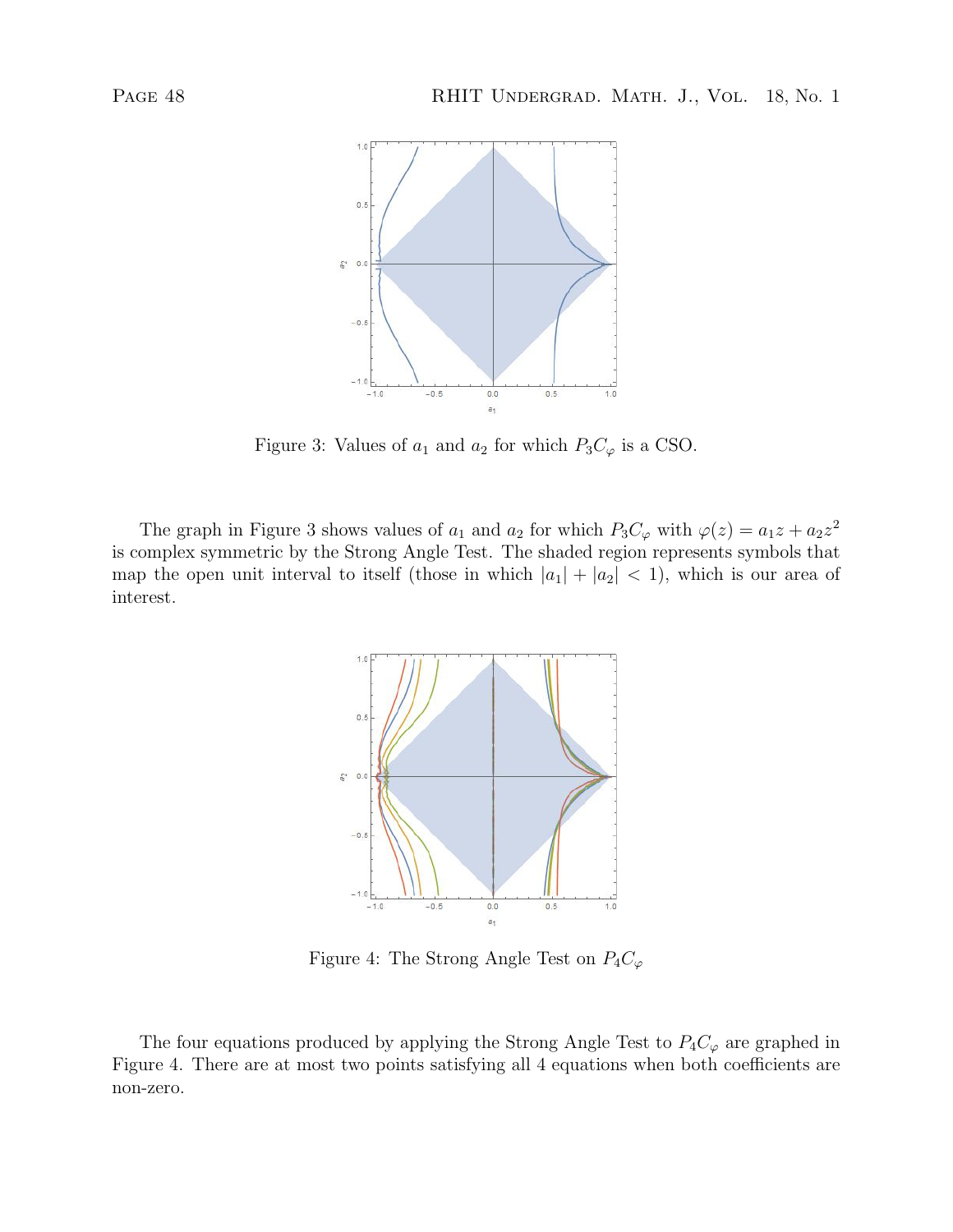

Figure 5: A closer view of Figure 4 along with Figure 3

In Figure 5, it appears that the four curves intersect near  $a_1 = .569$  and  $a_2 = .356$ . The black line represents the curve plotted in Figure 3, which does not pass near this point. So, if there is a function  $\varphi(z) = a_1 z + a_2 z^2$  for which  $P_4 C_{\varphi}$  is complex symmetric, the previous truncation  $P_3C_\varphi$  was not.



Figure 6: The Strong Angle Test on  $P_5C_\varphi$ 

By applying the same approach to  $P_5C_\varphi$ , the resulting system of equations has no solution. This can be seen in Figure 6. Therefore, there is no  $\varphi(z) = a_1 z + a_2 z^2$  for which  $P_5 C_{\varphi}$  is complex symmetric.

In summary, it appears that there is no  $\varphi(z) = a_1 z + a_1 z^2$  for which  $P_n C_\varphi$  is a complex symmetric operator for all  $n$ . Moreover, we seem to lose a dimension in our solution set for each larger value of  $n$ . It seems that by forcing each truncation to be in terms of the same coefficients, we are limiting ourselves too far. In order to preserve complex symmetry from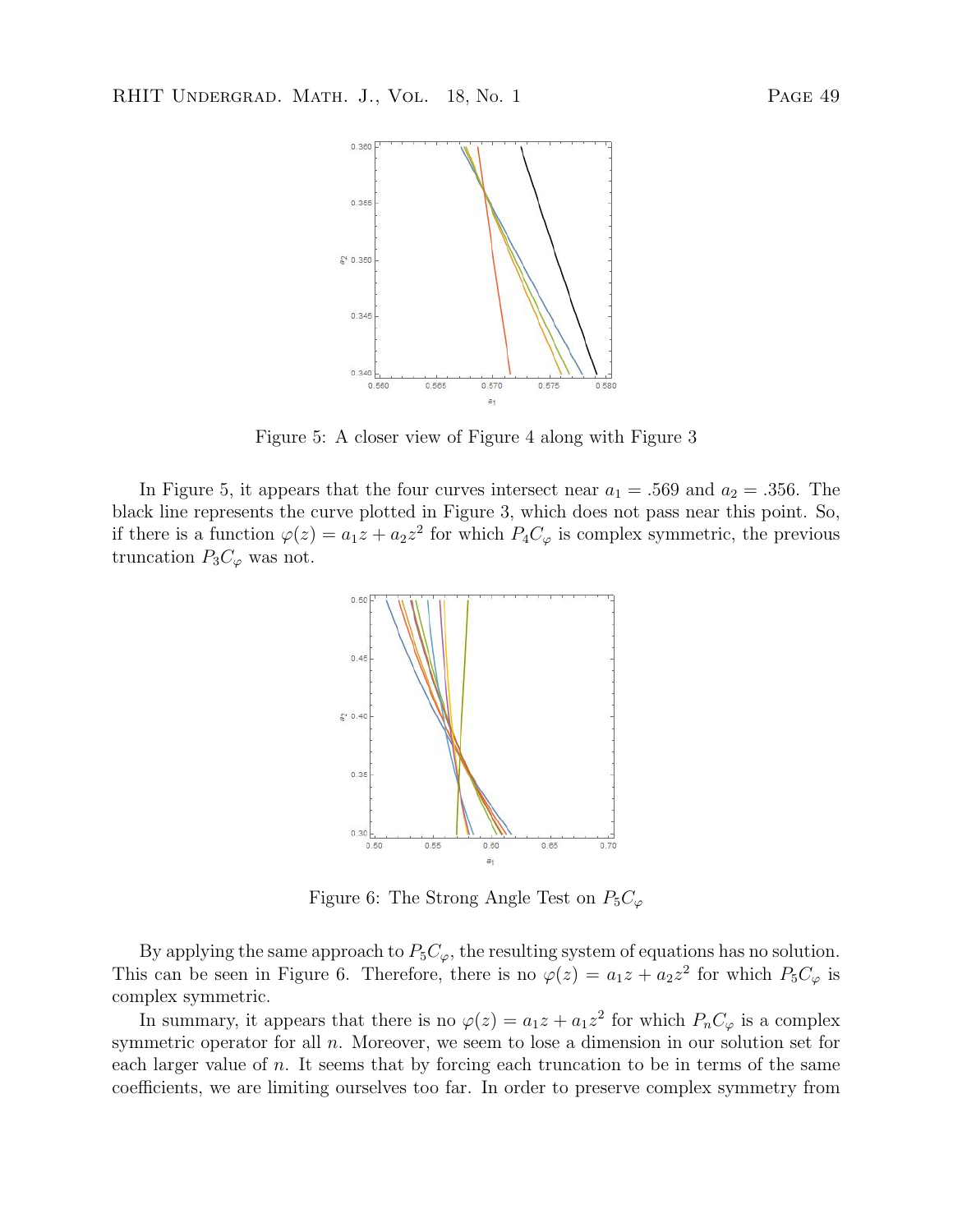one truncation to the next, perhaps  $\varphi$  needs to introduce new coefficients into the corresponding matrix.

**Conjecture.** If  $\varphi$  has a finite Taylor series, then there exists n such that  $P_nC_{\varphi}$  is not a complex symmetric operator.

## 4 Upper Triangular Case,  $P_2C_{\varphi}$

For  $\varphi(z) = \sum_{k=0}^{\infty} a_k z^k$  with  $a_2 = 0$ , the matrix representation of  $P_2 C_{\varphi}$  is upper triangular.

|  | $a_0$   | $a_0$     |
|--|---------|-----------|
|  | $a_{1}$ | $2a_0a_1$ |
|  |         | $\it a$   |

Figure 7: Matrix of  $P_2C_\varphi$  with  $a_2=0$ 

If  $a_0 = 0$ , the matrix above will be diagonal, and therefore symmetric. Other than this trivial solution, there are no real values of  $a_0$  and  $a_1$  for which  $P_2C_{\varphi}$  is complex symmetric by the Strong Angle Test.

## 5 Further Questions

We conclude with some questions for further research.

- 1. For  $\varphi(z)=a_1z$ ,  $P_nC_\varphi$  is a CSO for all n because the corresponding matrix will always be diagonal. Besides this trivial case, are there any symbols  $\varphi$  for which  $P_nC_{\varphi}$  is a CSO for all  $n$ ?
- 2. Composition operators on  $H^2$  that are complex symmetric have yet to be completely classified, particularly in the difficult case when  $\varphi$  is not linear-fractional. Can truncated composition operators help solve this problem?
- 3. What other properties beyond complex symmetry, meaningful in both finite and infinite dimensions, can be studied for truncated composition operators?

## References

- [1] Levon Balayan and Stephan Ramon Garcia. (2010). Unitary Equivalence to a Complex Symmetric Matrix: Geometric Criteria. Operators and Matrices, 4(1): 53-76.
- [2] Stephen Ramon Garcia and Mihai Putinar. (2005). Complex Symmetric Operators and Applications. Transactions of the American Mathematical Society 358(3): 1285-1315.